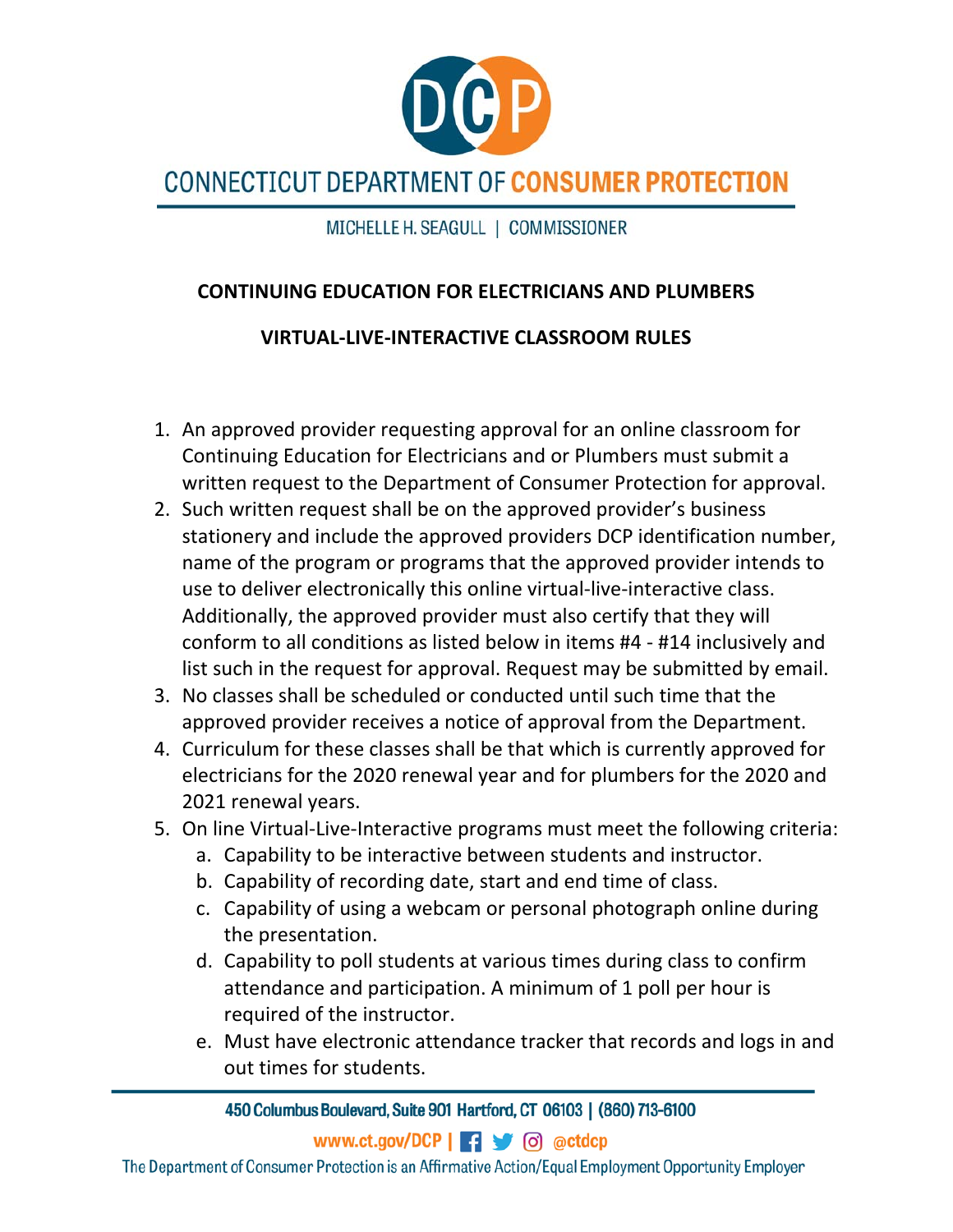- f. Instructor shall have capability to "whiteboard" or draw freely and show that to the class.
- g. Must allow students access to print all course reference materials before and during the training.
- h. Must have chat capability.
- i. Must be able to record and save each class for future reference or history. Approved provider to retain such records for 4 years.
- j. Must have instructor screen sharing capability.
- k. Must have capability to print attendance roster for reporting to PSI or other party as designated by the Commissioner.
- 6. Original Certificates of Completion shall be mailed to students. No emailed certificates allowed.
- 7. Class sizes shall be limited to a maximum of 25 students per class.
- 8. Approved provider shall include DCP.OccSchool@ct.gov as an invited attendee email address for review by the Commissioner or designee for each class scheduled.
- 9. A list of all class dates and times shall be provided to the Commissioner at least two weeks prior to the classes.
- 10.Participants are not permitted to use cell phones during class time except in an emergency.
- 11.Approved providers must advertise that participants are not permitted to use cell phones for this virtual‐live interactive program because of the limited screen sizes. Only desktop, laptop and computer notebooks or tablets are permitted.
- 12.Approved providers are required to have each participant prior to the class start to display a driver's license with photo id and their occupational license for confirmation of the attendee.
- 13.Approved providers shall be available at least 30 minutes before class starts so that student (license holder) may contact the instructor with any technical problems of accessing the program. Approved provider shall issue contact information of the instructor to each student.
- 14.Special Note regarding license and photo ID.

Some Approved School provider instructors may have students (licensee's) that may be uncomfortable holding up their license for all to see, school instructors may allow them to email the license and photo ID ahead of time to the School provider. If the approved provider does not collect the IDs in this way, they are required to write and sign an